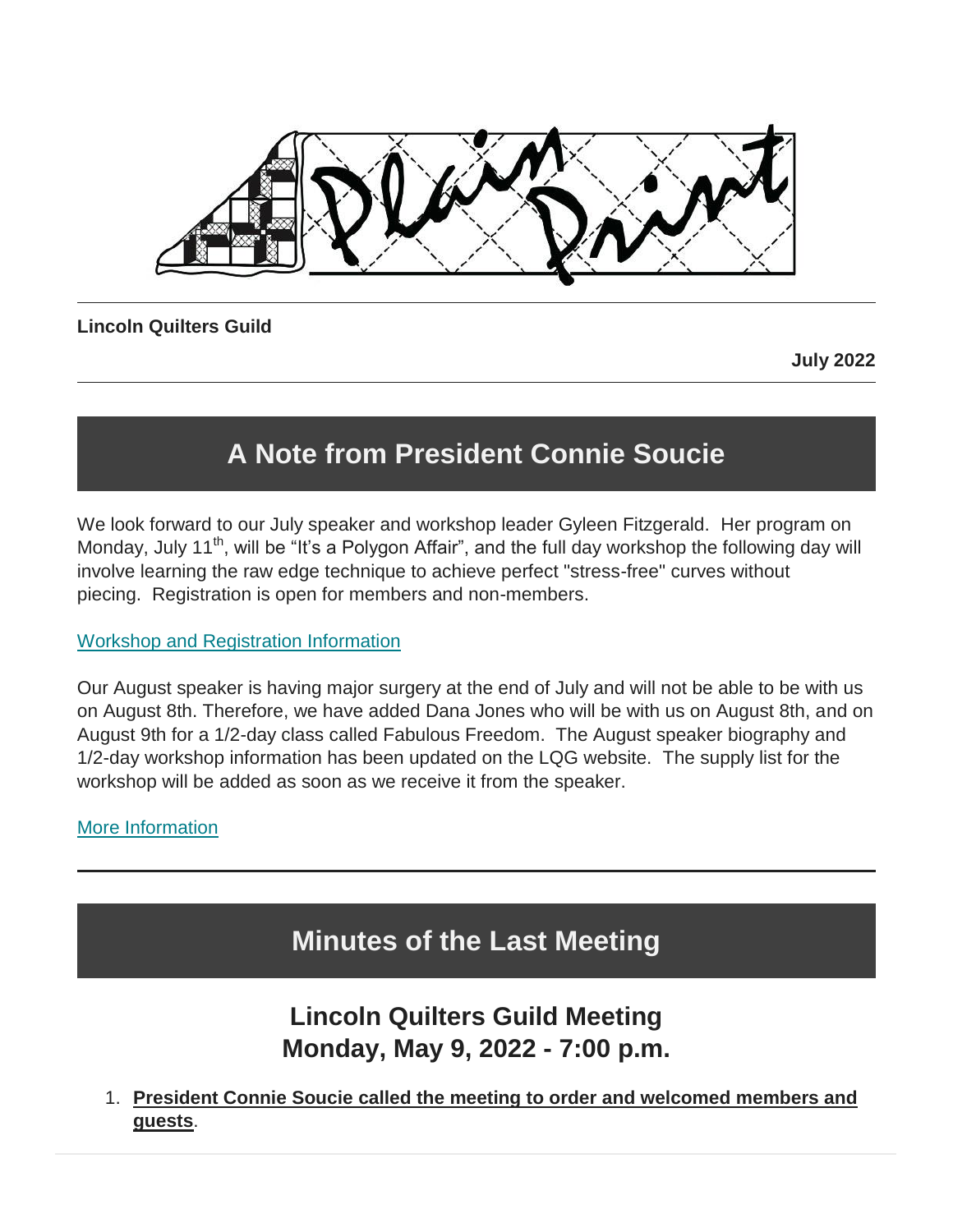- o Ninety-nine members were present
- o New, renewing Guild members were:
	- Rebecca Thompson
	- Saundra Rasmussen

#### **Old Business:**

- 1. **Minutes of the April 2022 meeting** were included in the May Plain Print. A correction was made on the mini quilt raffle from Kathy Phillips to Kathy Spitsen. There were no additional changes. The minutes were approved as corrected.
- 2. **Treasurer's report for the month of March 2022** was included in the May Plain Print. There were no corrections. The report will be filed by the president for audit.
- 3. **Member Survey** Thanks to all that submitted information for the membership survey. Ratings and comments were immensely helpful. The Board had their first review of the information on Monday, May 2nd. Since there were twenty questions focusing on volunteerism, finances, programs/workshops, and dues – the board needs more time to go through the information, discuss, and develop answers and recommendations. The Board will present the data soon to the membership.

#### **New Business**

#### **President-Elect Announcements - Nancy Anderson**

- Raffle tickets are still available for the "Best in Show" quilt by Millie Farquet. The winner will be selected at the June Meeting.
- Reminder the **June Guild meeting** will be the 2nd Monday (June 13th) and will be held at the IQM which will open at 5:30 p.m. The meeting will start at 6 p.m. with a short business meeting, followed by the speaker. You should have sufficient time to visit the galleries after the meeting and prior to the IQM's closing  $@$  8 p.m.
- Volunteers needed for the **Silent Auction** planned for October this year (contact Connie Soucie). At this point we do not have a committee chair but have three committee members. If interested, let Connie know by end of May and the board will decide if we start the planning process or reconsider for 2023.
- Volunteers are also needed to help plan the **50th anniversary in 2023** (contact Lisa Burham)

#### **Nebraska State Quilt Guild**

- o **Quilt Nebraska 2022 from July 21 – 24** in Kearney, NE. National and a full slate of regional teachers will be present. Registration is available on the NSQG website
- o **Annual Threads Across Nebraska .October 7th & 8th will be the 17th**
	- **Sheila Green is the featured quilter.**
	- The Lincoln Guild has been asked us to provide:
		- $\circ$  Ten large quilts large wall hanging to bed quilts 64 x 64 or larger
		- $\circ$  Ten small quilts miniatures to large wall hangings smaller than 64x64
		- o Only one quilt per quilter be chosen.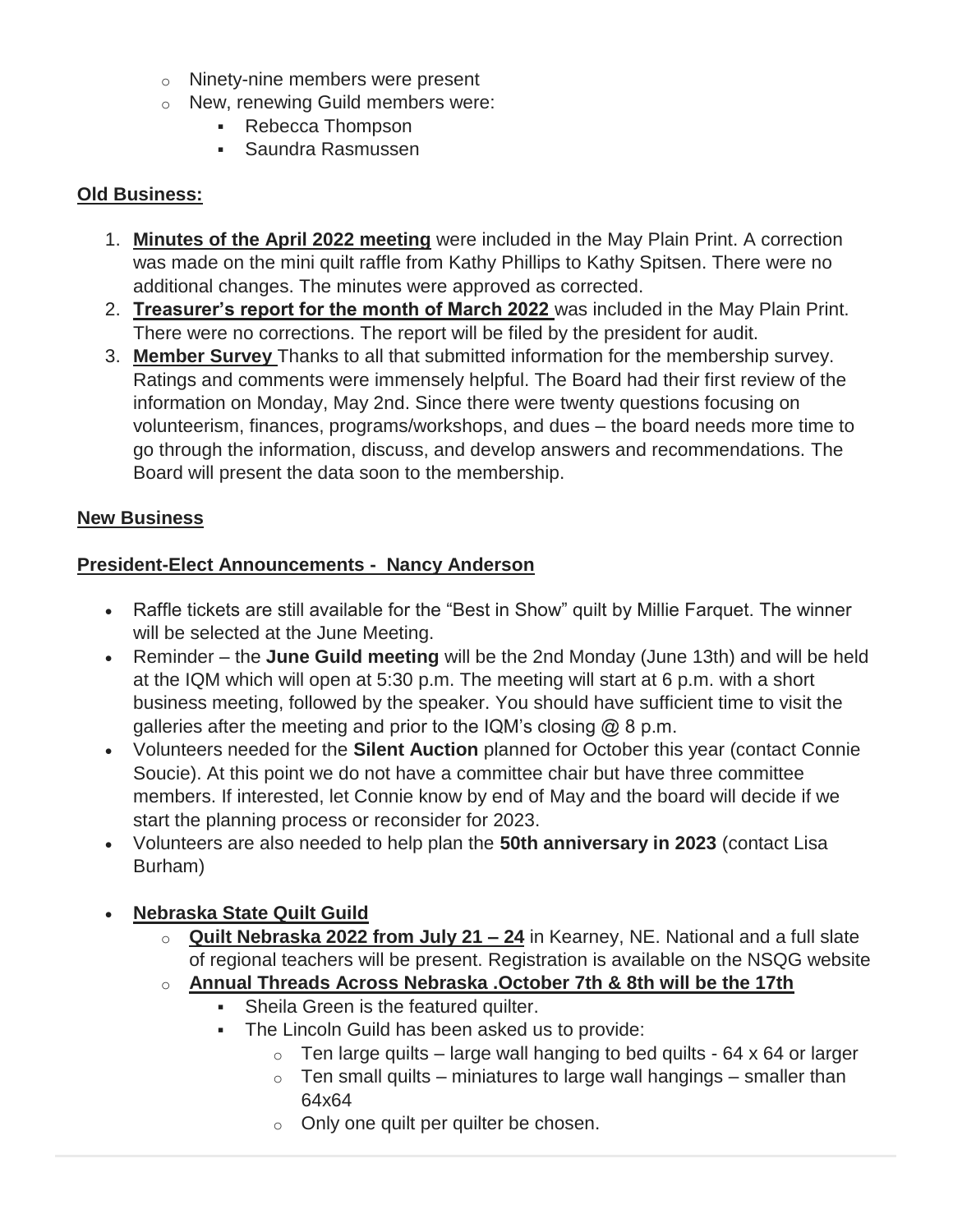- $\circ$  In addition, there will be a special section of Temperature Quilts. If you have made a temperature quilt, submit it in addition to the other quilts.
- $\circ$  Deadline for the Guild to select these quilts is the August 8th meeting so that we can meet the September 1 deadline for registration
- o If interested in submitting a quilt, please contact Nancy Anderson.
- Please be sure to visit the information table in the back for other announcements and cards

#### **IQM Liaison presented by Nancy Anderson:**

- On May 24 at noon there will be a Tuesday Talk at the IQM by Lois Wilson. The topic will be "Journey in Flowers: Some Stories and a Few Lessons." Lois will be sharing 25 to 30 floral quilts.
- Several new exhibits have opened at the International Quilt Museum. The IQM Website has a list of these for you to see.
	- $\circ$  If any Guild member would like to participate in the Sunflower Mini-Quilt Challenge: A Fundraiser for Ukraine" you have until the end of May to complete your 16" x 16" mini-quilt and get it turned in to the IQM. The small quilts will be sold over the internet internationally to raise relief efforts in Ukraine. The IQM partnered with Lincoln Rotary Club #14 for this project, and the funds will be dispersed through the 6 Rotary Clubs in Kyev, Ukraine. More details – including the four quilts you base your mini-quilts on – can be found on <internationalquiltmuseum.com/ukraine

#### **Nametag Recognition – Rosalind Carr**

Winners: Joyce Jesse, Leola Kahl, Anita Dover, Pam Wakeman, Chris Taylor, Betty Doty

#### **Bernina give away – Kathy Schmitter (drawing)**

Winner: Kathleen Conroy

#### **New Members – Rebecca Brooks**

 $\circ$  The new members group, "The Newbies" meet from 5:00pm to 7:00 pm the 3rd Monday of each month at the Scooters located at 4500 South 70th Street in the conference room in the back of the restaurant. All new members are welcome. Food and beverages are available for purchase through Scooters. There is no charge for the meeting. The group is open to new members, those who are looking for social opportunities with fellow quilters and those interested in sharing ideas and the love of quilting. There are a dozen members so far. For more information, Rebecca can be reached at 402-817-9046.

#### **Cuddle Quilts – Vicky Skuodas**

Quilts are being given to refugees. The most recent recipients are families from Afghanistan who are being reunited in Lincoln. Lincoln expects to also receive refugees from Ukraine.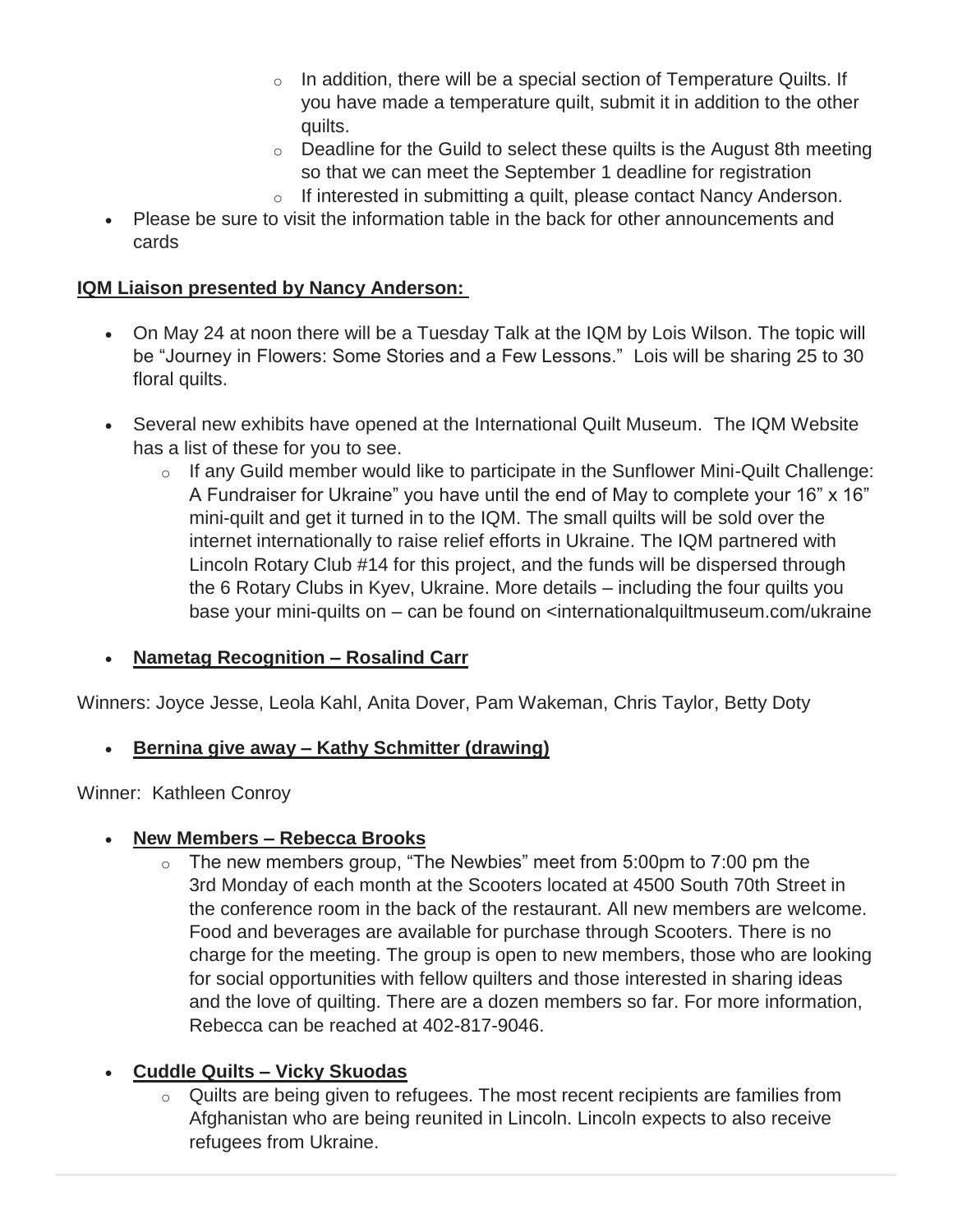### **Scholarship winner – Natalie Cummings**

- o The Lincoln Quilters Guild Scholarship Committee has selected Kelly Ross, Founder and Executive Director of ECHO Collective, as the 2022 recipient of the Guild's scholarship in the amount of \$1,000. Kelly's project focuses on introducing new refugee and immigrant women to opportunities for personal growth and development of cross-cultural relationships through quilting. Kelly's project also promotes an enduring local impact for the Guild to potentially grow our membership and the perspectives of those involved. She will use the scholarship funds to ensure that the women they serve have access to working sewing machines, quality quilters cotton, sewing notions, and incredible instructors "so they can challenge the limits of their creativity."
- **Mini Quilt Raffle - Natalie Cummings -** Money Raised \$116.0

| <b>Donated By</b>    | <b>Item</b>                   | Won By                |
|----------------------|-------------------------------|-----------------------|
| Anonymous            | Jelly Roll and Thread         | Marti Franti          |
| Mary Jane Kermmoade  | Pillowcase kit, T-shirt Ruler | <b>Nancy Swetland</b> |
| Laura Walker         | Assortment of Sewing items    | Linda Gale            |
| Anonymous            | Log Cabin Kit and Book        | Sandra Wade           |
| <b>Vicky Skuodas</b> | Table Runner/Wall Quilt       | Lynn DeShon           |

#### **Programs – Lynn Willey & Patrice Steiner**

Susan Cleveland of Pieces Be With You was the featured speaker. Susan is an enthusiastic quilter and presenter. It was a pleasure to see her quilts up close and experience her enthusiastic sense of humor.

Connie thanked Susan Cleveland for such useful information and for showing us such beautiful quilts!

Remember our June meeting is on June  $13<sup>th</sup>$  at the IQM and starts at 6 p.m.

President Connie Soucie adjourned the meeting at 8:35 p.m. for Show and Tell.

Respectfully Submitted: Deb Peck, Secretary

## **Treasurer's Reports**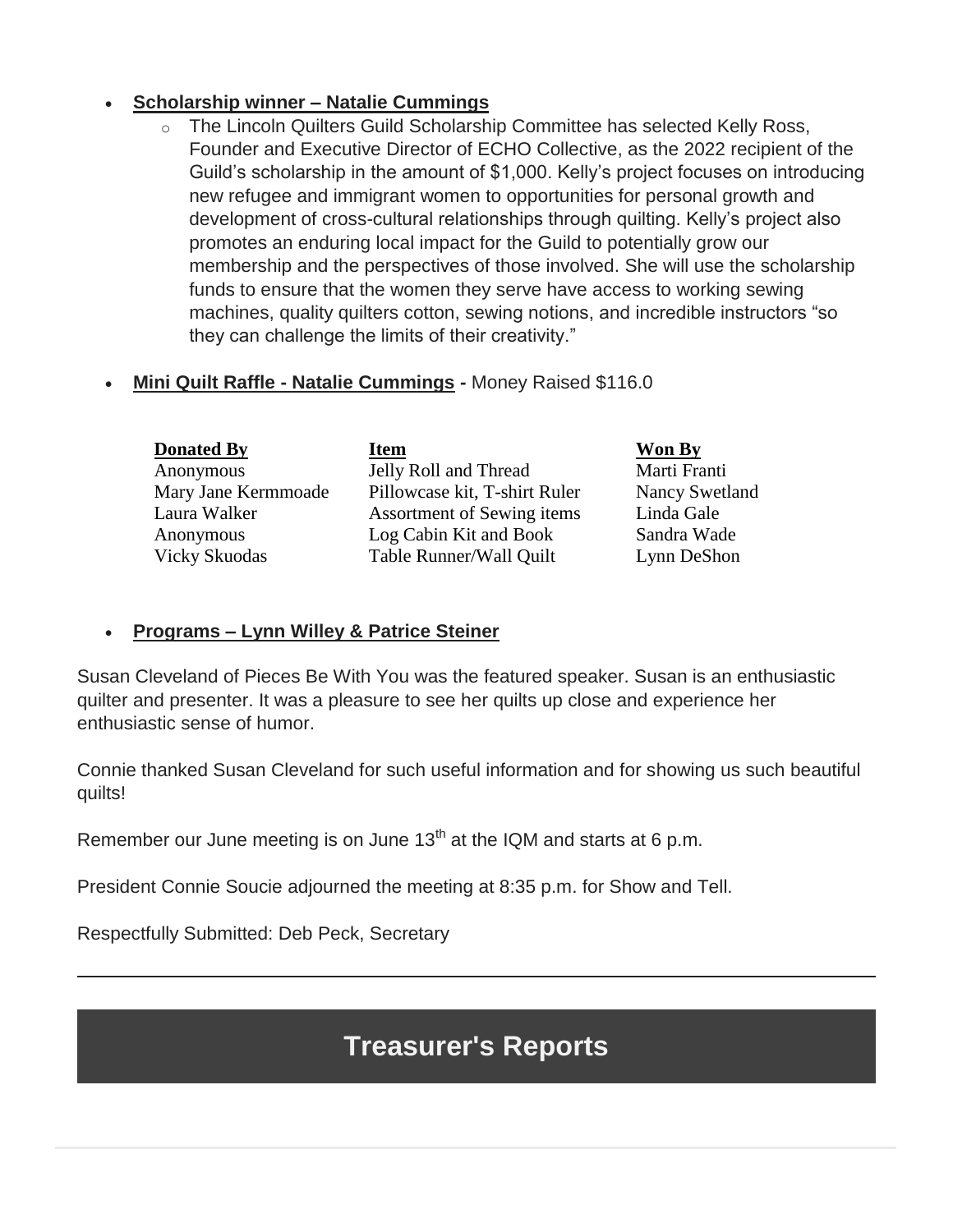|                               | Beginning Cash Balance 4/01/2022    | 58,794.76 |
|-------------------------------|-------------------------------------|-----------|
| <b>RECEIPTS</b>               |                                     |           |
|                               | Interest                            | 7.48      |
|                               | Membership                          | 350.00    |
|                               | Mini Raffle                         | 80.50     |
|                               | Program & Classes                   | 825.00    |
|                               | Donation                            | 5.00      |
|                               | Raffle quilt                        | 522.00    |
|                               | <b>Visitor fees</b>                 | 10.00     |
| <b>TOTAL INCOME</b>           |                                     | 1,799.98  |
| <b>DISBURSEMENTS</b>          |                                     |           |
| 1. Operations Expenses        |                                     |           |
|                               | Ins and bonding                     | 34.59     |
|                               | Administration                      | 30.66     |
|                               | <b>Silent Auction</b>               | 0.00      |
|                               | Miscellaneous                       | 0.00      |
|                               |                                     |           |
| 1. Operations Expenses Total  |                                     | 65.25     |
| 2. Educational Services       |                                     |           |
|                               | <b>Library Books</b>                | 90.00     |
|                               | Programs and classes                | 686.63    |
| 2. Educational Services Total |                                     | 776.63    |
| 3. Community Service          |                                     |           |
|                               | Quilts of Valor                     | 0.00      |
|                               | <b>Cuddle Quilts</b>                | 0.00      |
|                               | <b>National Quilting Day</b>        | 183.72    |
| 3. Community Service Total    |                                     | 183.72    |
| 5. Public Organizations       |                                     |           |
|                               |                                     |           |
| <b>TOTAL DISBURSEMENTS</b>    |                                     | 1,025.60  |
|                               | <b>NET CASH</b>                     | 774.38    |
|                               | Ending Cash Balance 4/30/2022       | 59,569.14 |
|                               | <b>Current Checking Balance</b>     | 29,327.99 |
|                               | <b>Current Money Market Balance</b> | 30,241.15 |
|                               | Total Cash 4/30/2022                | 59,569.14 |
|                               |                                     |           |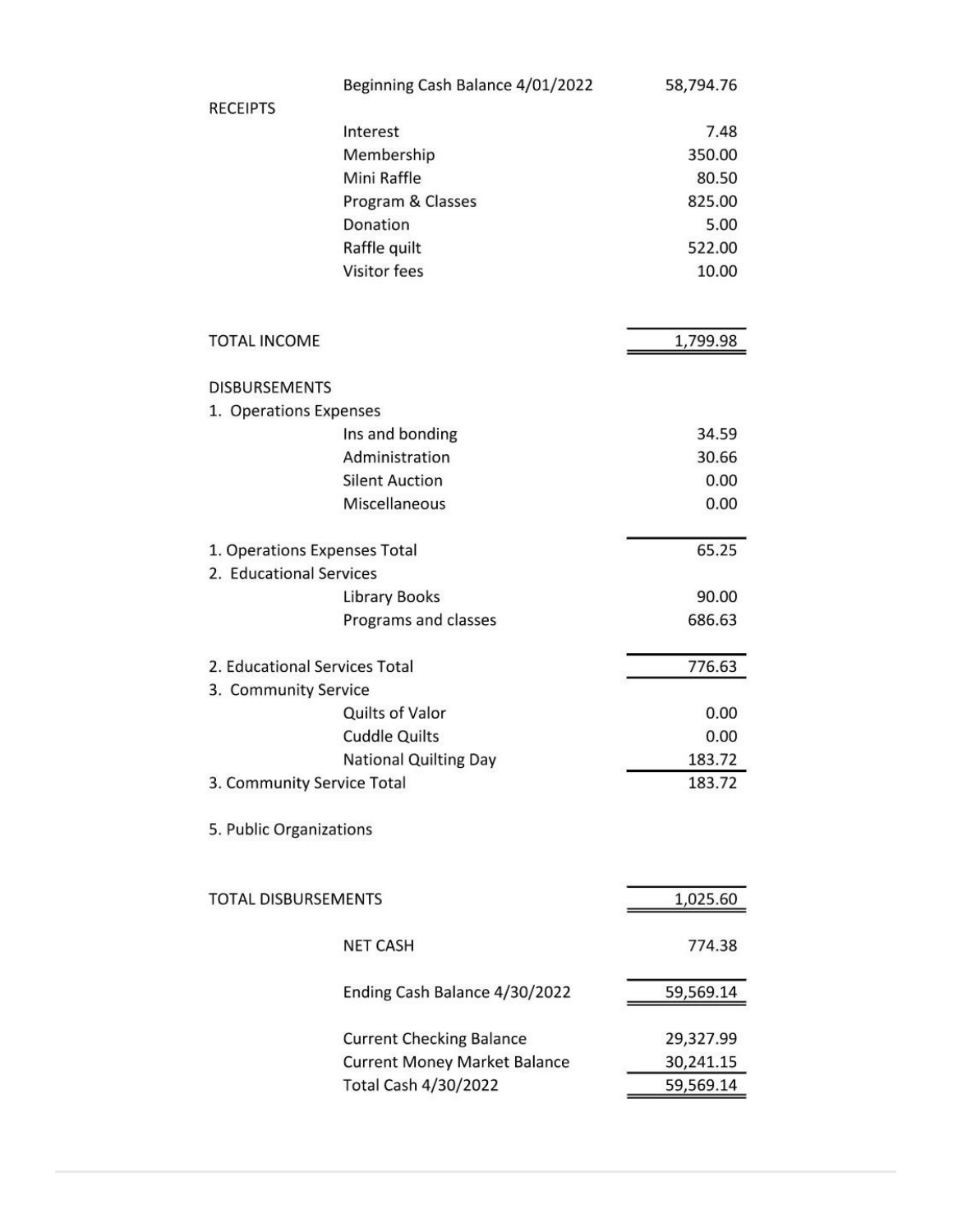|                               | Beginning Cash Balance 5/01/2022    | 59,569.14  |
|-------------------------------|-------------------------------------|------------|
| <b>RECEIPTS</b>               |                                     |            |
|                               | Interest                            | 8.40       |
|                               | Membership                          | 150.00     |
|                               | Mini Raffle                         | 116.00     |
|                               | Program & Classes                   | 545.45     |
|                               | Donation                            | 2.50       |
|                               | Raffle quilt                        | 0.00       |
|                               | <b>Visitor fees</b>                 | 5.00       |
| <b>TOTAL RECEIPTS</b>         |                                     | 827.35     |
| <b>DISBURSEMENTS</b>          |                                     |            |
| 1. Operations Expenses        |                                     |            |
|                               | Ins and bonding                     | 34.58      |
|                               | Administration                      | 106.31     |
|                               | <b>Silent Auction</b>               | 0.00       |
|                               | Meeting room rent                   | 230.00     |
|                               | Resource room rent                  | 50.00      |
|                               | Postal Bulk Rate and Box rent       | 166.00     |
|                               | Miscellaneous                       | 0.00       |
| 1. Operations Expenses Total  |                                     | 586.89     |
| 2. Educational Services       |                                     |            |
|                               | <b>Library Books</b>                | 10.71      |
|                               | Programs and classes                | 1,932.26   |
| 2. Educational Services Total |                                     | 1,942.97   |
| 3. Community Service          |                                     |            |
|                               | Quilts of Valor                     | 0.00       |
|                               | <b>Cuddle Quilts</b>                | 0.00       |
| 3. Community Service Total    |                                     |            |
| 5. Public Organizations       |                                     |            |
|                               | <b>NSQG</b>                         | 0.00       |
| 5. Public Organizations Total |                                     |            |
| <b>TOTAL DISBURSEMENTS</b>    |                                     | 2,529.86   |
|                               | <b>NET CASH</b>                     |            |
|                               |                                     | (1,702.51) |
|                               | Ending Cash Balance 5/31/2022       | 57,866.63  |
|                               | <b>Current Checking Balance</b>     | 27,620.84  |
|                               | <b>Current Money Market Balance</b> | 30,245.79  |
|                               | Total Cash 5/31/2022                | 57,866.63  |
|                               |                                     |            |